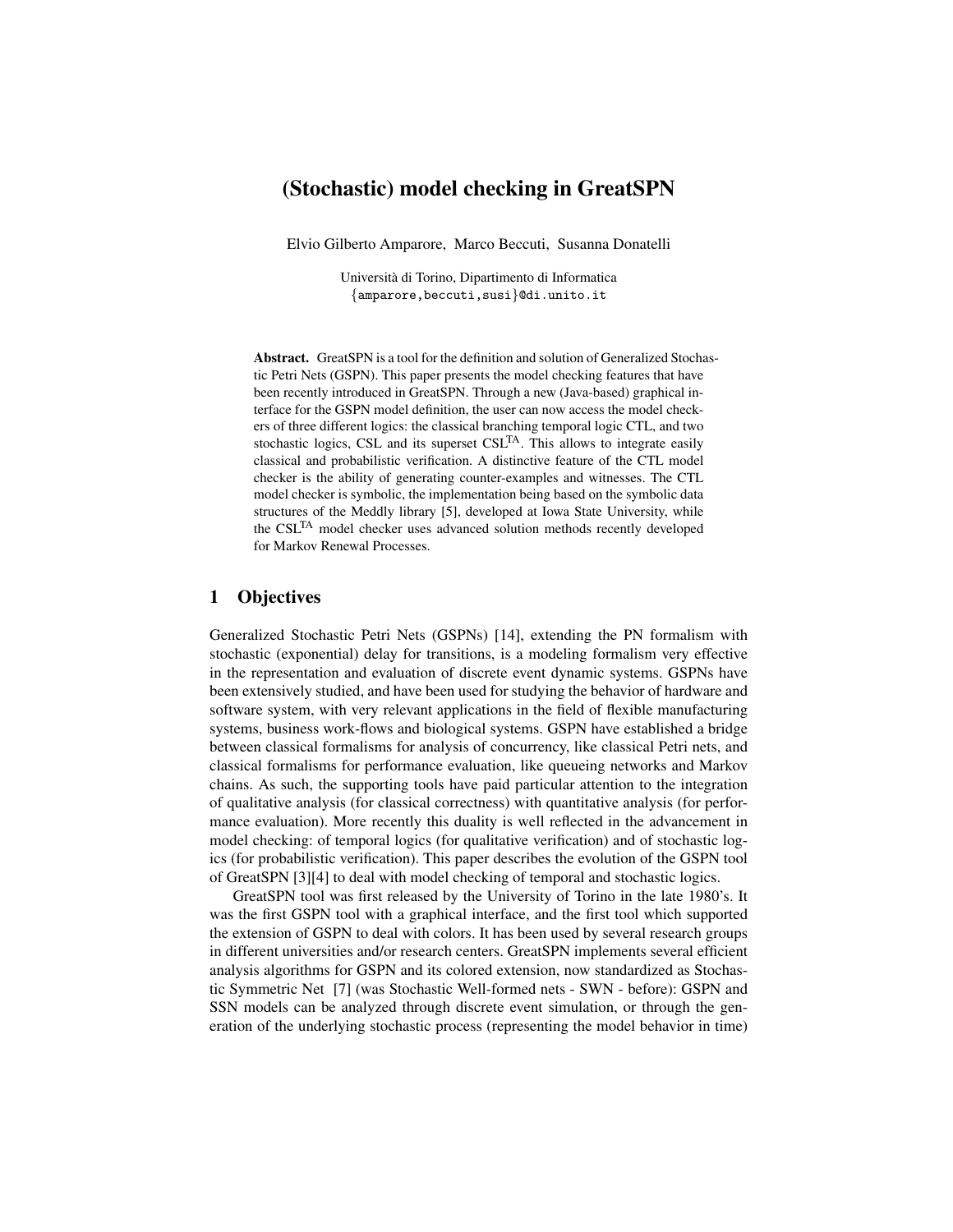and its solution with the computation of standard performance indices. GreatSPN also supports analysis of classical Petri net properties (like P- and T-invariants, check for liveness, deadlock freeness, etc). One of the most characterizing aspects of GreatSPN is its advanced analysis techniques for SSN.

Being a "tool with an history" has some advantages (lot of material, examples and experience around it), but also several drawbacks (software organization that follows old standard, solvers that do not exploit the most recent results on efficient data structure and obsolete Graphical User Interface (GUI)). Two years ago GreatSPN has been upgraded [4] with the introduction of decision diagram (DD) data structures for state space generation, the implementation is based on the DD library Meddly [5], developed at Iowa State University. Being able to compute very large state spaces is important, but it can be only partially useful if no adequate analysis techniques are provided for checking various forms of safety and liveness property, as provided by CTL and LTL model checkers. Being GreatSPN a tool oriented also towards performance evaluation it is also important that the CTL/LTL support is complemented by a probabilistic model checker for stochastic logics. The GreatSPN's GUI currently available, implemented using Motif toolkit, is more than 15 years old. It is not easy to use for newcomers, since it does not meet the modern GUI standards, and it is not easily portable (due to the current limited availability of updated Open Motif libraries).

To cope with the outlined drawbacks in this paper we present an upgrade of Great-SPN which features a new (Java-based) GUI and a model checking facility for CTL (with counterexamples and witnesses), CSL, and CSLTA. This makes GreatSPN an advanced state-of-the-art tool for the integrated analysis of qualitative and stochastic properties of GSPNs.

The structure of the paper follows the indication provided in the supplemental material of the call for papers: Section 2 reports the new functionalities of the tool, Section 3 outlines the architecture and the installation information, Section 4 is an introduction to the tool from an user point of view, while Section 5 compare the behavior of the tool against other two similar model checkers (SMART and MARCIE) and discusses future improvements.

# 2 Functionality

In this section we give an overview of the GreatSPN's GUI and of the model checking functionalities.

*GreatSPN's GUI.* GreatSPN is now equipped with a new graphical user interface, designed and implemented to draw GSPN models. The interface is built in Java language, for enhancing portability, and provides a number of new features. It has WYSIWYG editing capabilities, cut/copy/paste, full undo/redo support, interactive editing and token simulation, and other capabilities expected from a modern GUI application.

Figure 2 shows the canvas structure of the new GUI. Editing is based on an SDI approach with multiple nets opened at the same time, shown in the top-left corner. Currently, the editor supports a full language for non-colored GSPN, with immediate/exponential transitions, multiplicity on arcs, weights, named constants, N-server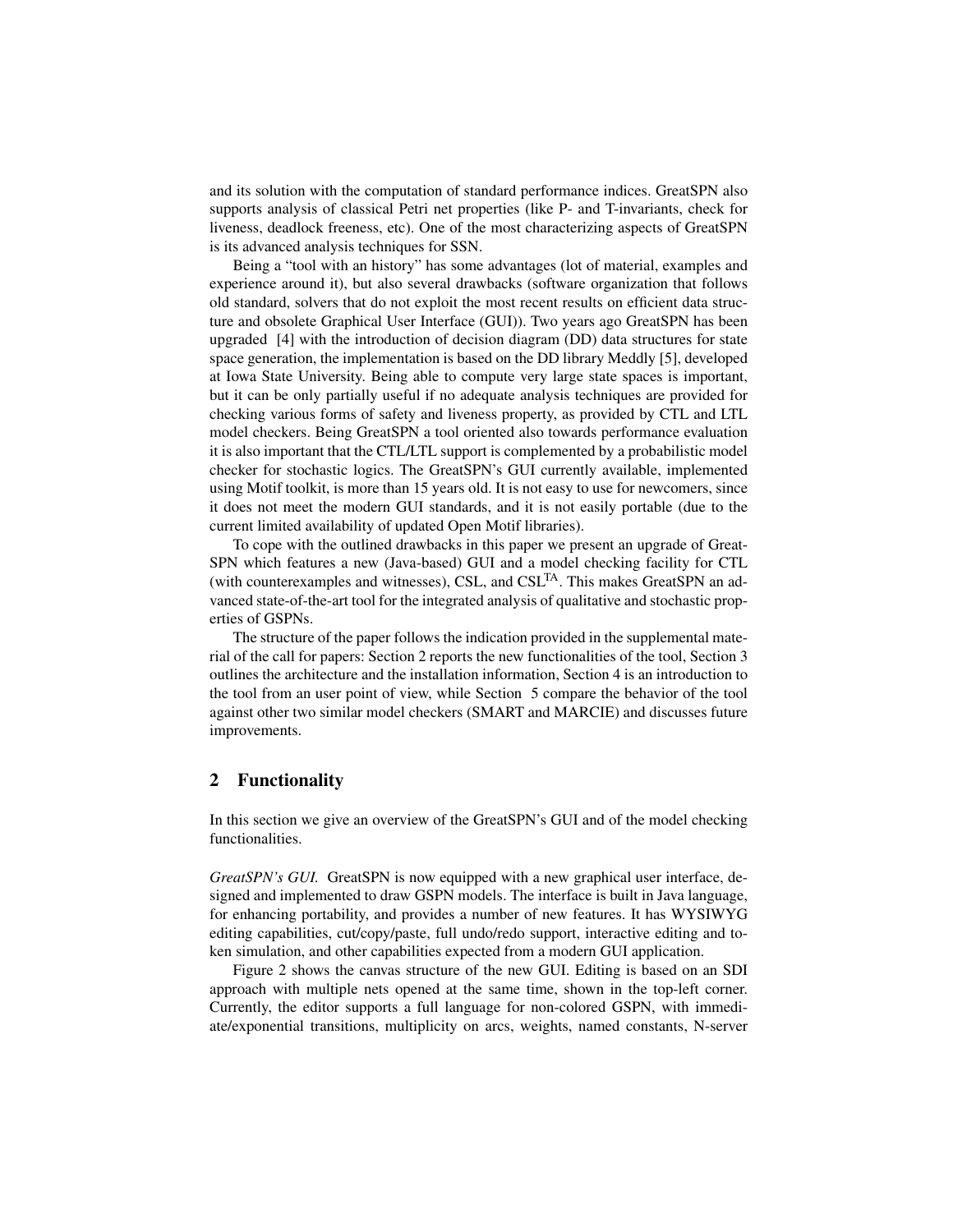

Fig. 1. Canvas structure of the new GreatSPN GUI.

transitions, and so on. Models can be exported in the GreatSPN format (net/def files) which allows one to run the whole set of GreatSPN solvers through command line. Models are drawn with an high quality vector-based rendered with LaTeX labels on objects and PDF printing, for publishing. An example is the GSPN of Figure 3 which has been drawn with the new GUI and exported in PDF format. In addition, the interface has an interactive token game simulation and an interactive visualization of Pand T-semiflows. Since some modeling capabilities are still missing (e.g. colors, result visualization), the old GUI is still provided in the GreatSPN package distribution.

*CTL model checking.* The CTL model checker of GreatSPN checks CTL formulas for Petri nets with priorities and inhibitor arcs. The model checker is implemented using the symbolic data structures (i.e. Multiway Decision Diagram - MDD, and Multi-Terminal MDD - MTMDD) provided by Meddly [5], an open-source library developed at Iowa State University. While model checking a CTL formula Φ for a GSPN model *N* of initial marking  $m_0$ , the first step is the computation of the set of reachable states (RS) of *N*: the states are generated and encoded in an MDD with a state space exploration methods based on the well-known saturation algorithm [9]. The MDD has one level per place, the bounds of each place can be taken by default (in which case the, pre-existing, GreatSPN computation of bounds is used, or can be automatically given by the user. The ordering of the places, and therefore of the MDD variables, can be automatically computed (with an ad-hoc heuristic based on P-invariants and clustering of places of common transition) or can be given in input by the user through an external file.

With respect to typical CTL formula a distinctive point is the presence of the three atomic propositions *deadlock*, *ndeadlock* and *en*{*t*}, where *t* is a transition name. The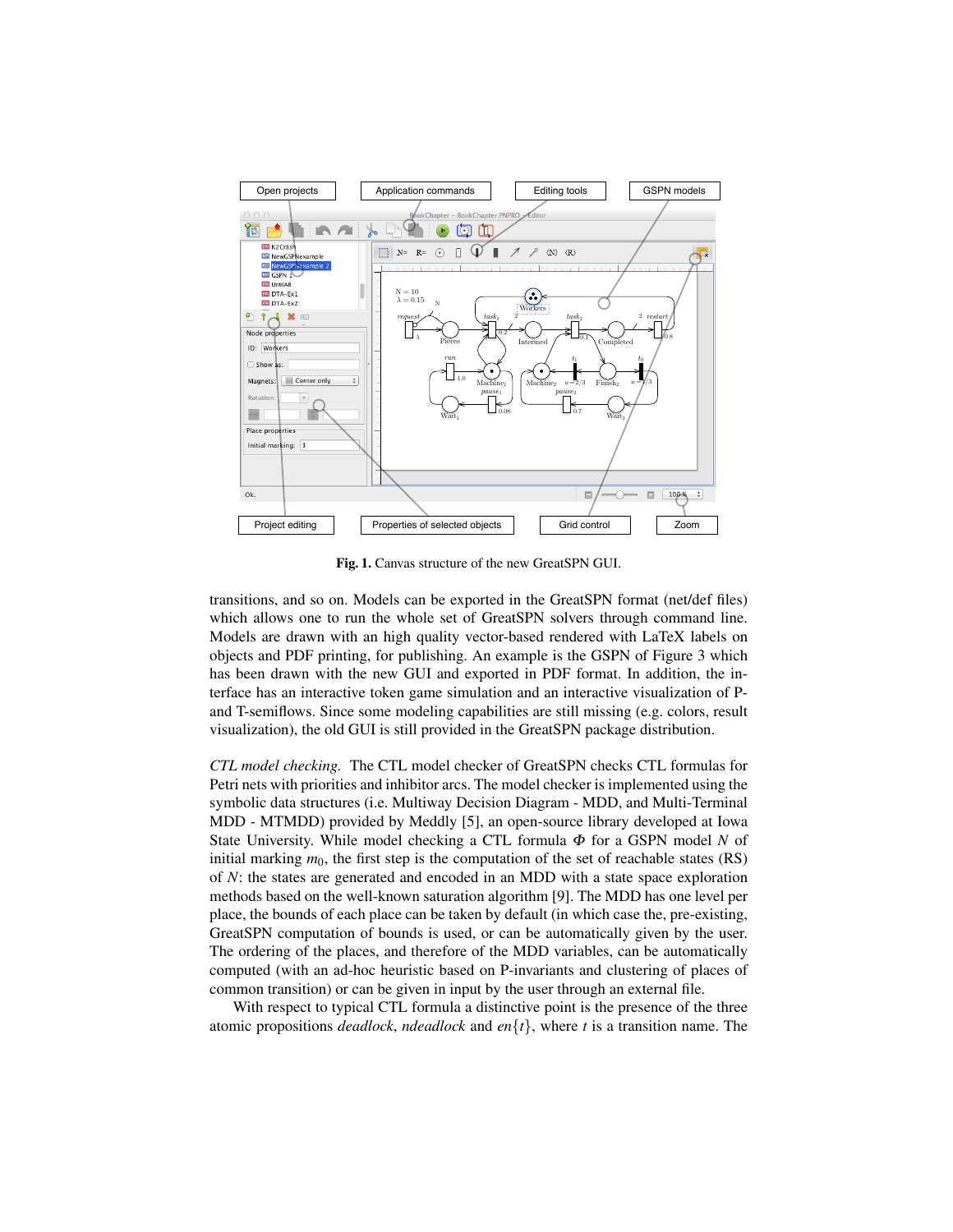first one holds in all markings in which no transition is enabled, the second one in all markings in which at least a transition is enabled, and the last one in all states in which  $t$  is enabled. Atomic propositions can also be rather complicated expressions over marking *M* of places, based on direct comparison between markings (like  $M(p_1) \geq$  $M(p_2)$ ) or on arithmetic expression over markings (like  $2*M(p_1) + M(p_2) = 5$ ).

The model checker computes the Sat-set of a formula using rather standard symbolic algorithms on decision diagrams [12], and answers "true" if the initial marking is part of the Sat-set . The operators *EF* and *EG* are instead implemented either with the classical algorithm or using a *constrained saturation* algorithm [9].

But the quality of a model checker is not only in its ability in analyzing very large state spaces, but also on how helpful it is in supporting the user in the verification process. It is for this reason that the model checker developed for GreatSPN includes a new symbolic algorithm that computes *tree-like counterexamples* [11] and witnesses: the algorithm, starting from the whole formula, recursively constructs the counter-examples for all its sub-formulas using a depth-first visit. For each sub-formula the Sat set of the states which satisfy the sub-formula negation is computed and stored in the *MDD*0. Then, all the states reaching a state in the  $MDD_0$  in *i* steps are encoded on the  $MDD_i$ , so that this set of MDDs can be efficiently visited to generate the shortest counter-example. To the best of our knowledge other model checkers of CTL for Petri nets do not include such feature.

*CSLTA model checking.* The CSLTA model checker available in GreatSPN is taken from MC4CSLTA, a probabilistic model checker for Markov chains [1] that has been developed in our research group. In CSL<sup>TA</sup> properties have the form  $P_{\leq \alpha}(A)$ , where *A* is a deterministic Timed Automaton (DTA), and the property is verified in a state *s* if the probability of all the CTMC paths, stemming from *s* and accepted by *A*, is less than or equal to  $\alpha$ . Since the acceptance automaton  $A$  allows the use of a clock, the acceptance is based on the actions and states of the paths, as well as the time at which events happen. In MC4CSL<sup>TA</sup> the CTMC can be expressed in different formats, in particular those of PRISM and of MRMC [13], and, of course, that of GreatSPN , which is the one that we have included in GreatSPN. The tool implements both forward and backward analysis, which means, in less technical terms and from an user point of view, that the user can ask for whether state *s* satisfies a formula (analysis forward), or can require the computation of the Sat-set, the set of all states that verify the formula. The model checking of a CSL<sup>TA</sup> formula requires the steady state solution of a Markov Renewal Process, as described in [2]. When the  $CSL<sup>TA</sup>$  model checker evaluates CSL formula its complexity automatically reduces to that of a CSL model checker.

# 3 Architecture

The architecture of the additional features introduced in the GreatSPN framework is depicted in Fig. 2 where the framework components are presented by rectangles, the component invocations by solid arrows, and the models/data by dashed arrows. For the CTL model checking the new GreatSPN GUI is used to design GSPN models, which are then used in the solution processes calling the two programs: *struct* and *RGMEDD*.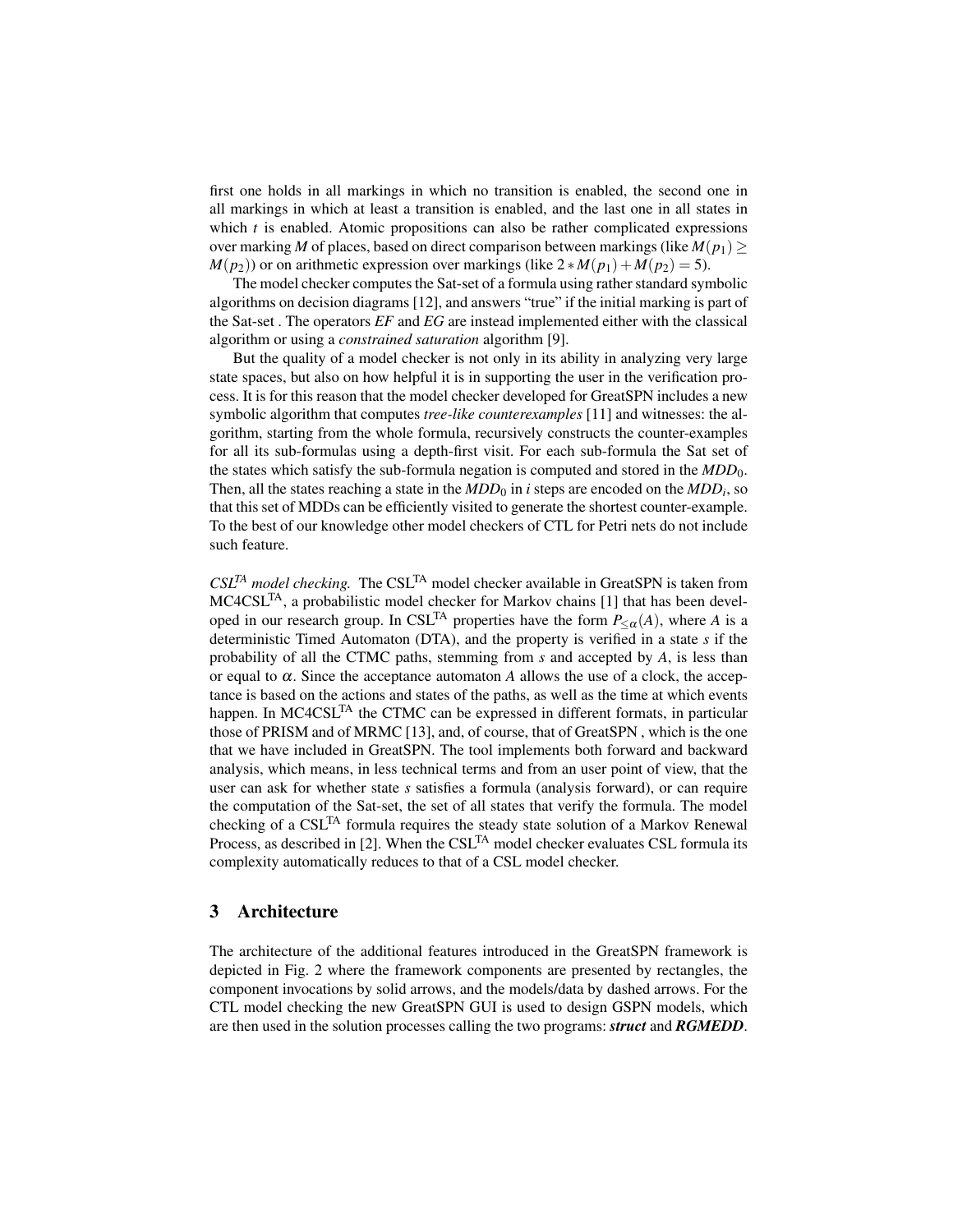The *struct* program generates the input needed for automatically computing the ordering and the bounds of the DD variables used to encode in MDD both the RS and the next state function. Indeed exploiting only the net structural information *struct* generates the net P-semiflows and its place bounds (i.e. upper/lower bound) storing them in the two files *.pinv* and *.bnd* respectively. Its execution is optional since bounds and ordering can be given in input as well.



Fig. 2. Architecure of the new GreatSPN GUI for CTL.

The *RGMEDD* program is responsible for the CTL model checking and it works by doing 3 steps: encoding of the next state function, RS generation and CTL verification. Encoding of the next state function uses a 2∗*N* level MDD (if *N* is the number of places) while the initial marking is encoded in an *N* level MDD, reading the *.net* and *.def* files that describe the GSPN. The MDD variables' ordering and their bounds can be specified by the user or automatically derived exploiting the information stored in the file *.pinv* and *.bnd*. The generation of the RS of the net using the saturation algorithm applied on the above generated MDDs. This task is performed using the "simple" interface of Meddly which automatically handles the complex aspects of using DD as the node garbage collection and the operation cache. RS generation is launched by:

#### ord rgMEDD "net directory/net" [-B INTEGER] [-P/-F] [-h INTEGER]

where the first parameter specifies the net name and the optional parameters in square brackets are meant to specify an upper bound for all the MDD variables (*-B*), to enable the automatic generation of a variable ordering exploiting the P-semiflows (*-P*), to specify directly the variable ordering through the file *.place* ( *-F*), and to fix the maximum cache dimensions in Bytes (*-h*).

CTL verification assumes the formulas are specified in a *.ctl* file. The full Sat-set is computed, and the output can be limited to true/false (with respect to the initial marking) or to the whole listing of the Sat-set. Optionally the shortest counter-example or a witness can be displayed, if applicable. To make the CTL operators more efficient, they are developed combining the high level MDD operators provided by the "simple" interface of Meddly with more specific ones directly implemented through the Meddly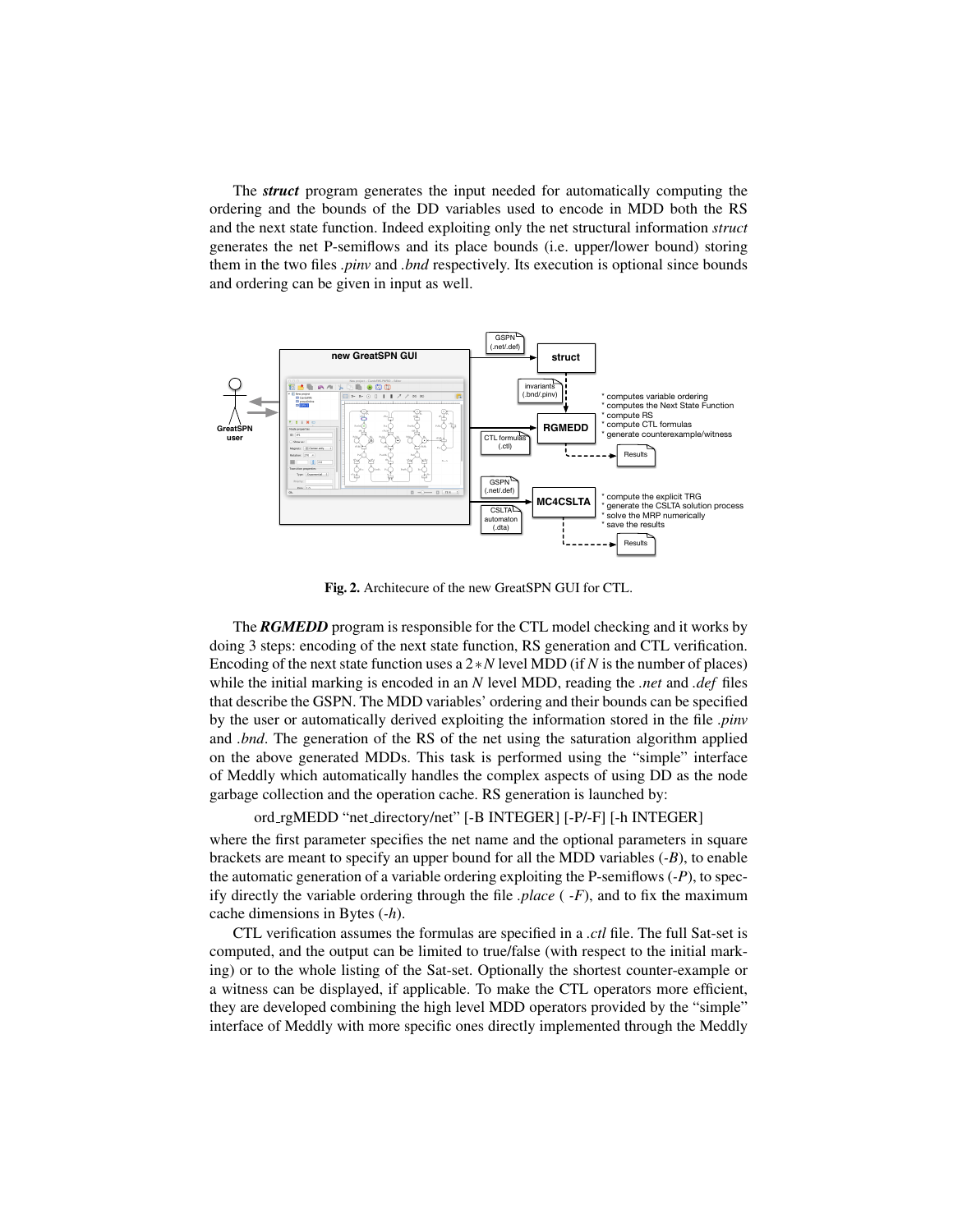

Fig. 3. The FMS model, drawn with the new GUI editor.

expert-level. Indeed, the Meddly expert-level interface allows the user to directly implement her/his own operators and access to the advanced features of the library (like the setting of the storing policy associated with the nodes or the directly access to the unique and computation tables). The CTL model checking can be executed by command-line adding the option *-C* to the RS generation command. Two further options are possible: *-o* to store all the states belonging to the formula Sat set into a file and *-c* to enable the counter-example generation.

*Installation instructions* The GreatSPN tools and manuals are freely available for noncommercial use at http://www.di.unito.it/~greatspn/index.html, while the new GUI interface is available at http://www.di.unito.it/~amparore/mc4cslta/ editor.html. For the reviewers: a virtual box image with the tools pre-installed is available at http://www.di.unito.it/~greatspn/VBox.

## 4 Use case

This section presents an user point of view of the GreatSPN's model checking functionalities, through the use of the classical FMS net. The objective of an user in using our tool is to acquire confidence on the correct behavior of the FMS, by checking both qualitative and quantitative properties, and then use the model for the computation of performance indices of interest.

The FMS GSPN of Figure 3 has three types of parts, and at any time there are *N* of each in the system (marking of places  $P_i$ ). The FMS has three types of machines:  $M_1$ ,  $M_2$ , and  $M_3$ . The three machines of type  $M_1$  process only parts of type  $P_1$ , while Machine *M*<sup>2</sup> can either process a part of type *P*2 or of type *P*3, one at a time. Finished parts of type *P*1 and *P*2 can be also assembled together by the two machines of type *M*3. The analysis work-flow illustrated above is done on the FMS model as follows.

The first step in the analysis work-flow is to draw the model and perform basic analysis. The model is drawn in the GUI, and the analysis starts with semiflows com-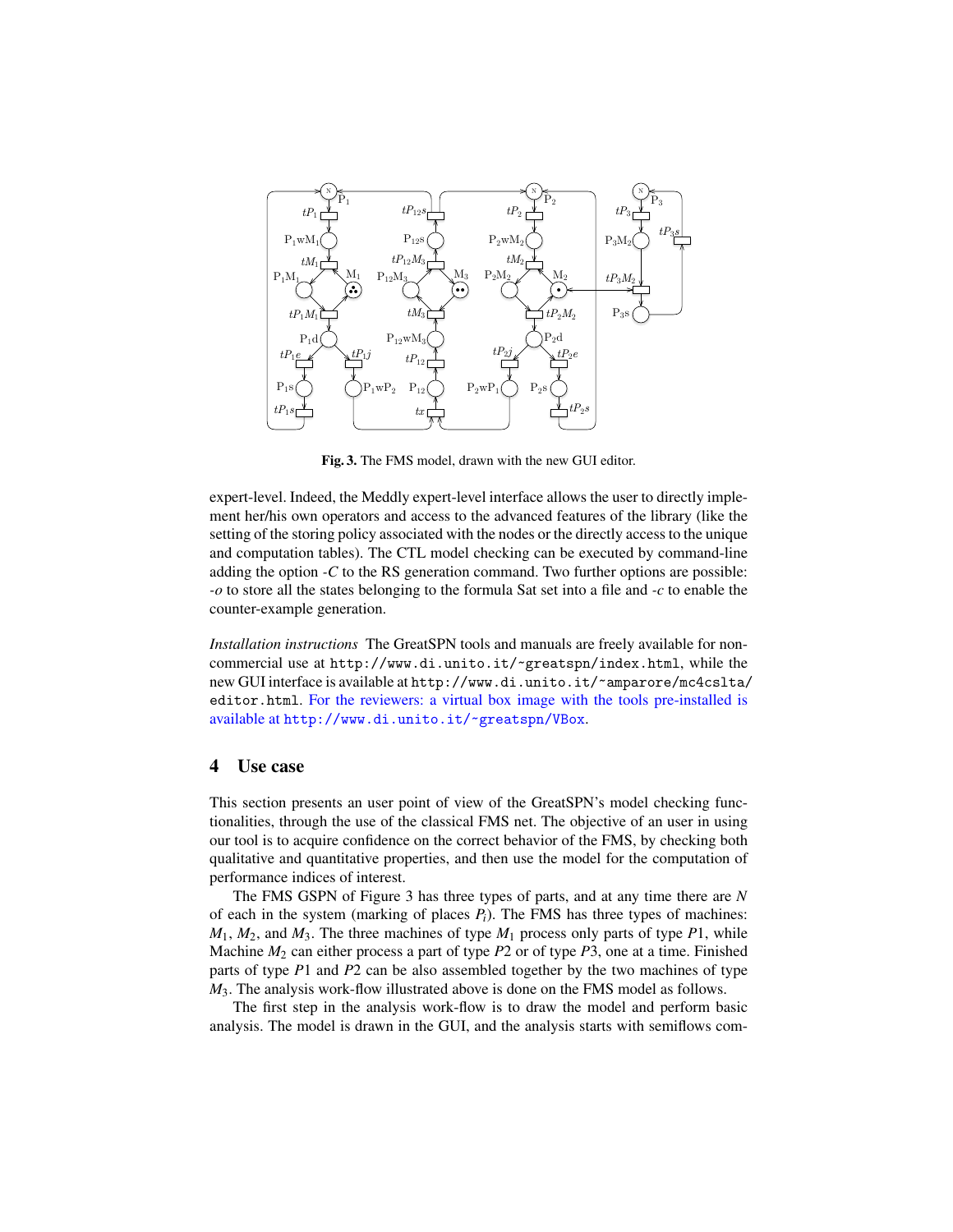

Fig. 4. CTL counterexamples and witnesses.

putation, which computes 6 P-semiflows and 4 T-semiflows that can be displayed in the GUI. The net being bounded, the RS can be computed. The CTL model checking session can then start. Properties peculiar of Petri nets should be checked first, like liveness of transitions, absence of deadlock, presence of a single home space (which ensures ergodicity on the underlying Markov chain), followed by the analysis of FMS-specific properties. For the first category we can check the property deadlock, which result in an empty Sat-set, since the system has no deadlock. We can check the liveness of a transition *t* through AG EF en(*t*): the property is true for  $t = t_x$ , which indicates that the synchronization of the parts to be worked by machine  $M_2$  can always take place. For the second category we have a vast choice of properties. Figure 4 illustrates the result of the analysis for four formulas, resulting in a witness and in three counterexamples, for the net with  $N = 5$ . With formula EF  $M_1 = 1$  we can check that all the machines of type  $M_1$  are actually usable. The formula is true and a witness can be generated, which is a prefix of length 7, depicted in the top left of the figure. To study whether there is the need to have always a  $M_2$  machine available for emptying  $P_3$  we can check A ( $M_2 > 0$  *U P*<sub>3</sub> = 0), which is false and generates the very simple counter-example shown in the left bottom part of the figure: in the first two states  $M2 > 0$  is true, but  $P_3 = 0$  is not, while in the third state neither of the two is true, which falsifies the Until. In CTL counterexamples can be more complex, with looping and branching structure, as shown by the two next examples. The formula  $AF(P<sub>1</sub>M<sub>1</sub> = 5)$  is false (not all parts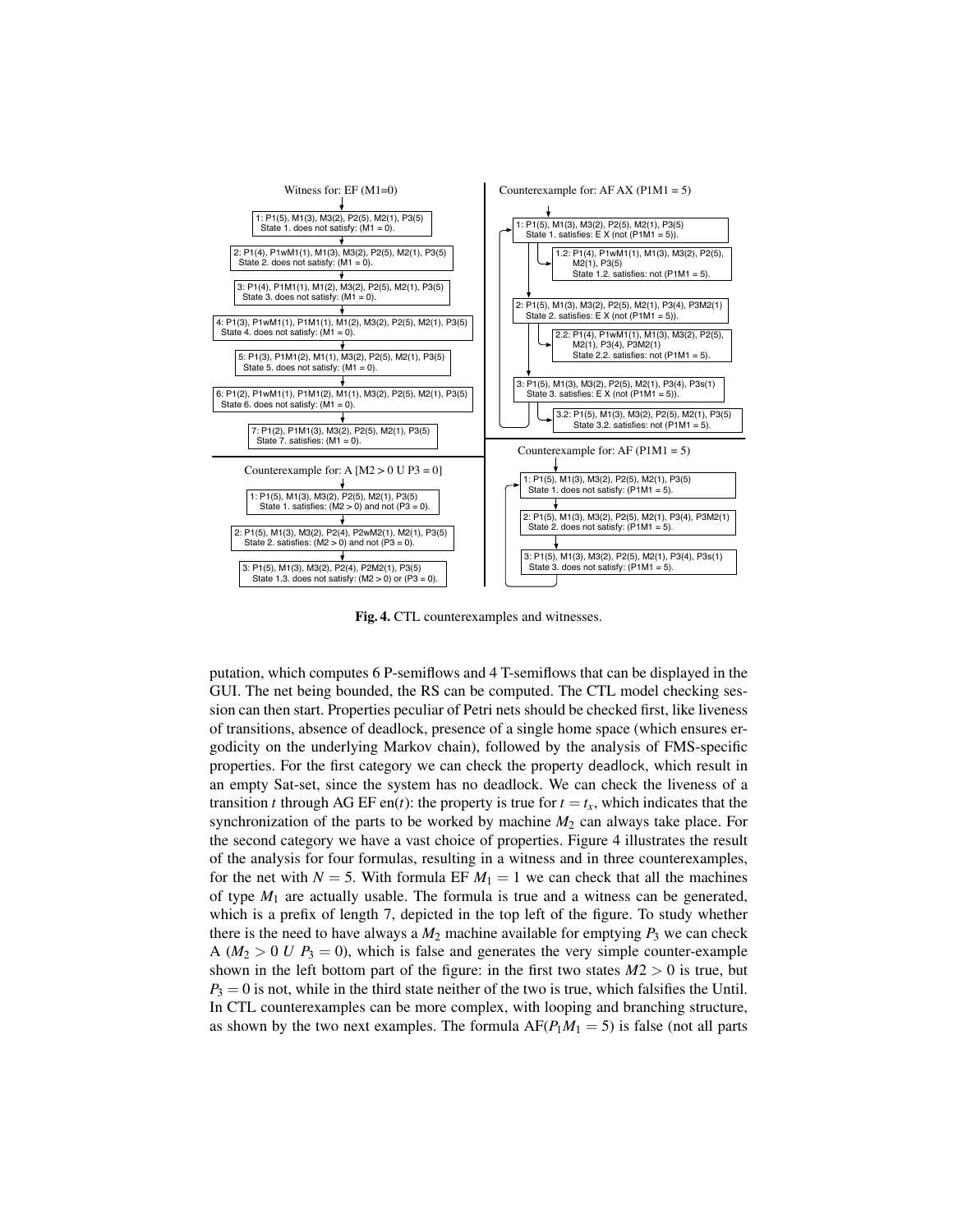of type  $P_1$  can be worked by machine  $M_1$  at the same time). The counter-example takes the form of a loop of three states (bottom right of the figure) in which  $P_1M_1 = 5$  is always false, a path that can be considered as a witness of EG ( $P_1M_1 \neq 5$ ). Finally, the top-right of the figure shows a nested counter-example for the nested formula AF AX  $(P_1M_1 = 5)$ : it is loop of three states, and for each state there is a branching prefix of length 2 that falsify  $AX(P_1M_1 = 5)$ . It is obvious that, by nesting formulas, arbitrary complex counter-examples or witnesses can be generated. The current implementation prints out the branching counter-examples/witnesses in a textually nested manner, following the same approach of the nuSMV[10] tool: states are indicated with a dotted notation, in which each dot correpsonding to a level in the nesting, and loops are marked by the additional text "loop starts/ends here" properly aligned with respect to testing. The text reported in the boxes is exactly what comes out of the tool, and we have only added the arrows for better reading.

Finally we can integrate the analysis with stochastic model checking. Consider the formula E  $\lceil \Phi(3) \cup E \rceil \Phi(2) \cup E \lceil \Phi(1) \cup \Phi(0) \rceil \rceil$ , where  $\Phi(k)$  is: (P2=N and P3=N and M1=k and M2=1 and M3=2), which is true in the initial marking and states that there are executions that use one after the other all the instances of  $M_1$  without ever touching the other machines and the other parts.



Fig. 5. Reported results for the CSL<sup>TA</sup> model checker.

can verify its stochastic counter part. The FMS model is enriched with an exponential distribution of delays and we check the formula  $P_{\leq \alpha}(A)$ , where *A* is the DTA shown To check how probable this (potentially unique) behavior is in a real system we in Figure 5, top, that accepts only the paths that satisfy the nested CTL Until above, with a timing constraint (if  $t < \infty$ ) on the happening of the events. The same figures reports also the computed probabilities (if greater than 0.2 the property is satisfied) for different initial markings. Note that stochastic model checking is intrinsically much more expensive than CTL one and only relatively small CTMCs (around  $10^6$  states) can be checked.

# 5 Comparison

There are other tools that do CTL model checking for Petri nets, in particular SMART[8], MARCIE [15] and PNxDD follow a similar approach, being all based on various forms of DD. We have decided to consider here only SMART[8], which is strictly related to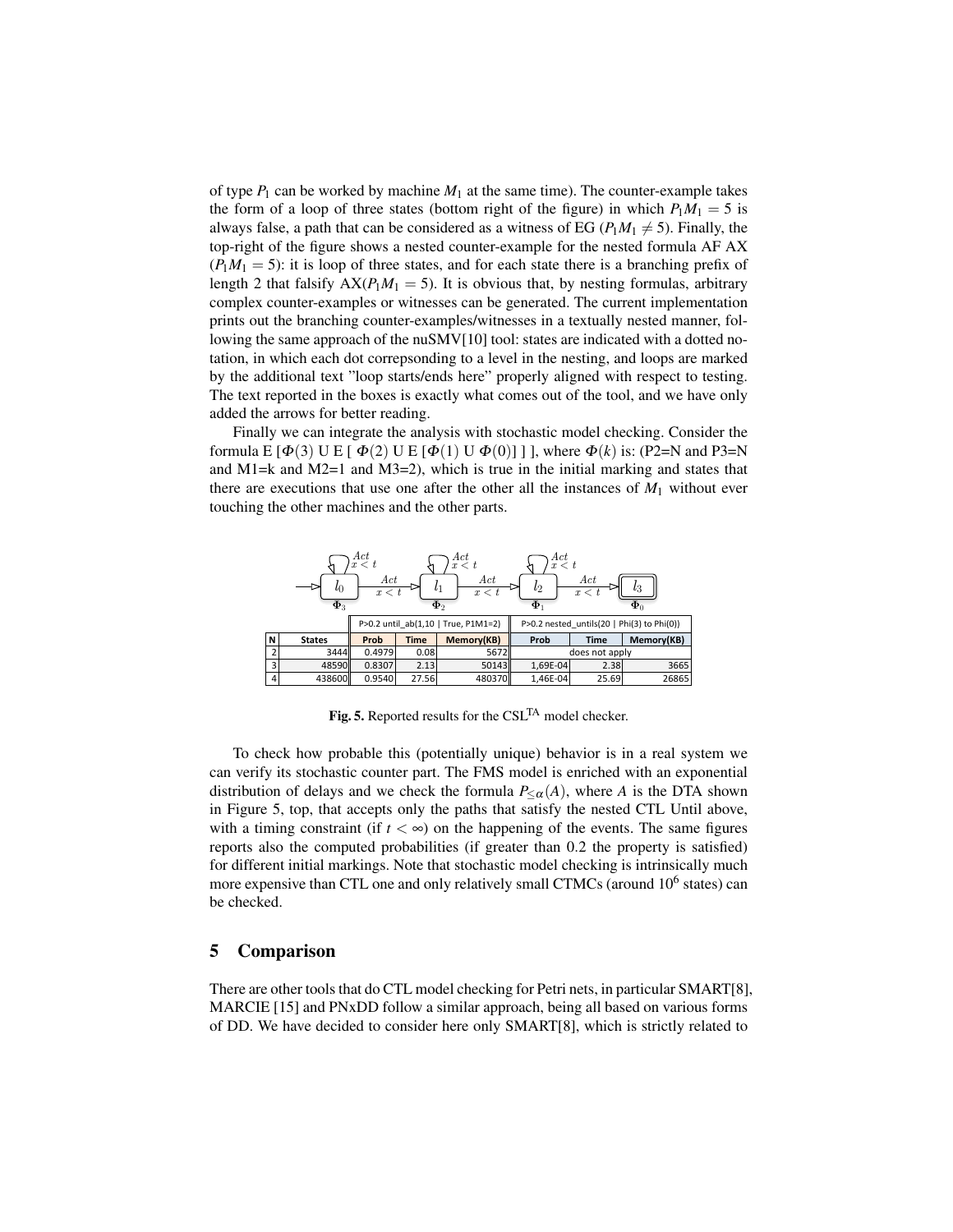| <b>FMS</b> |                                    | <b>RGMEDD</b>                         |                    |       |                |               | <b>SMART 1.1</b>        |                    |       |                                                            |        | MARCIE 2013/10/17     |      |                    |  |
|------------|------------------------------------|---------------------------------------|--------------------|-------|----------------|---------------|-------------------------|--------------------|-------|------------------------------------------------------------|--------|-----------------------|------|--------------------|--|
| N          | <b>IRSI</b>                        | nodes                                 | peak               |       | time   mem(KB) | nodes         |                         | peak               |       | time   mem $(KB)$                                          |        | nodes   mem-dd   time |      | mem(KB)            |  |
|            | 2,89E+06                           | 224                                   | 328                | 0.01  |                | 2760          | 224                     | 306                | 0.06  | 4,376                                                      | 224    |                       | 0.05 | 115,680            |  |
| 10         | 2,50E+09                           | 579                                   | 908                | 0.02  |                | 3008          | 579                     | 781                | 0.10  | 4,416                                                      | 579    |                       | 0.06 | 117,532            |  |
| 20         | 6,03E+17                           | 1739                                  | 2799               | 0.11  |                | 3908          | 1739                    | 2331               | 0.17  | 4,944                                                      | 1739   |                       | 0.09 | 118,328            |  |
| 50         | 4,24E+22                           | 8819                                  | 15241              | 1.12  |                | 7640          | 8819                    | 11781              | 0.57  | 14,112                                                     | 8819   |                       | 0.20 | 125,188            |  |
| 100        | 2,70E+26                           | 32619                                 | 56766              | 8.00  | 21972          |               | 32619                   | 43531              | 2.40  | 72,200                                                     | 32619  |                       | 0.70 | 158,760            |  |
| 200        | 1,95E+30                           | 125219                                | 218731             | 60.80 | 91856          |               | 125219                  | 167031             | 16.53 | 462,820                                                    | 125219 |                       | 3.77 | 392,520            |  |
| <b>FMS</b> |                                    | $AG (M1 = 0 \rightarrow P1wM1 \le N)$ |                    |       |                | $EF [M1 = 0]$ |                         |                    |       | AF AX $(P1M1 = N)$                                         |        | $A$ [M1 > 0 U P1 = 0] |      |                    |  |
|            | N RGMEDD   marcie   Smart   RGMEDD |                                       |                    |       |                |               |                         |                    |       | marcie   Smart   RGMEDD   marcie   Smart   RGMEDD   marcie |        |                       |      | Smart              |  |
|            | 0.001                              | 0.04                                  |                    | 0.071 | 0.001          | 0.07          | 0.015                   |                    | 0.001 | 0.06                                                       | 0.029  | 0.001                 | 0.03 | 0.069              |  |
| 10         | 0.014                              | 0.06                                  |                    | 0.199 | 0.008          | 0.05          | 0.024                   |                    | 0.004 | 0.07                                                       | 0.054  | 0.005                 | 0.04 | 0.113              |  |
| 20         | 0.047                              | 0.08                                  |                    | 0.264 | 0.025          | 0.11          | 0.038                   |                    | 0.011 | 0.08                                                       | 0.130  | 0.019                 | 0.07 | 0.355              |  |
| 50         | 0.563                              | 0.25                                  |                    | 0.534 | 0.238          | 0.37          | 0.143                   |                    | 0.096 | 0.23                                                       | 0.861  | 0.844                 | 0.28 | 4.375              |  |
| 100        | 3.834                              | 1.00                                  |                    | 1.107 | 1.637          | 1.67          | 0.698                   |                    | 0.587 | 0.98                                                       | 6.234  | 2.634                 | 2.34 | 50.712             |  |
| 200        | 27.632                             | 6.78                                  | 2.896              |       | 11.599         | 9.66          | 4.417                   |                    | 4.094 | 8.59                                                       | 45.265 | 15.844                |      | 21.26 608.382      |  |
|            | <b>RGMEDD</b><br>Philosophers-PT-N |                                       |                    |       |                |               |                         |                    |       |                                                            |        |                       |      |                    |  |
|            |                                    |                                       |                    |       |                |               | <b>Reachability set</b> |                    |       | E [(Eat $1 = 0$ ) U (Eat $2 = 1$ )]                        |        |                       |      | E G (Eat $1 = 1$ ) |  |
| N          | RS                                 |                                       | Places Transitions |       | nodes          | peak          |                         | time   mem( $KB$ ) |       |                                                            | time   |                       |      | time               |  |
| .5         | 243                                |                                       | 25                 | 25    | 226            | 267           | 0.02                    | 3,232              |       |                                                            |        | 0.001                 |      | 0.001              |  |
| 10         | 59049                              |                                       | 50                 | 50    | 242            | 288           | 0.02                    | 3,616              |       |                                                            |        | 0.001                 |      | 0.001              |  |
| 20         | 3.48678e+09                        | 100                                   |                    | 100   | 642            | 745           | 0.04                    | 5,224              |       |                                                            |        | 0.003                 |      | 0.004              |  |
| 50         | 7.17898e+23                        | 250                                   |                    | 250   | 4008           | 4258          | 0.16                    | 10,216             |       |                                                            |        | 0.025                 |      | 0.094              |  |
| 100        | 5.15378e+47                        | 500                                   |                    | 500   | 15352          | 15848         | 0.51                    | 19,924             |       |                                                            |        | 0.088                 |      | 0.039              |  |
| 200        | 2.65614e+95                        | 1000                                  |                    | 1000  | 20800          | 21808         | 2.34                    | 38,848             |       |                                                            |        | 0.168                 |      | 0.270              |  |

Fig. 6. Experiments with FMS and Philosophers.

the Meddly library and MARCIE [15], which performed among the best tools at the latest Petri net model checking contest and to leave a throughout comparison to the next contest. For both tools we have used the version down-loadable from their web sites in December 2013. The comparison is for state space generation and CTL model checking only, since only GreatSPN supports counter-example generation and CSL<sup>TA</sup> model checking. All experiments were conducted on an Intel i7 with 8 GB of RAM.

The two top tables of Figure 6 shows a comparison of the tools performances on the FMS model. Results for RS generation (top table) are consistent in terms of number of states and even in the final number of DD nodes (although the DD types are not exactly the same), peak number of nodes is not shown for MARCIE since it is not reported by the standard tool execution. The tools perform rather similarly for up to  $N = 20$  (about  $10^{17}$  states) while for bigger state spaces MARCIE shows better performances. All tools use the same order of variables, since, upon our tests, it is the best order for all the three tools. For model checking we have considered 4 different formulas, again for "not too big" models they all perform compute the Sat-set in very little time (always less than a minute but for a single case of Smart). We have carefully chosen the place involved in the atomic propositions, since GreatSPN is not too sensitive to this aspect, but the CTL model checker of MARCIE can perform arbitrarily bad depending on the position of the places in the ordering, a behavior that is under fixing in the tool and on which we could report in the camera ready, in case of acceptance.

For GreatSPN we have also reports the experiments on the philosopher model (lower table in Figure 6), since it is an example of nets in which the increase in the RS size is connected with an increase in the number of places and transitions. Again, we can generate very large state spaces in very little time and memory.